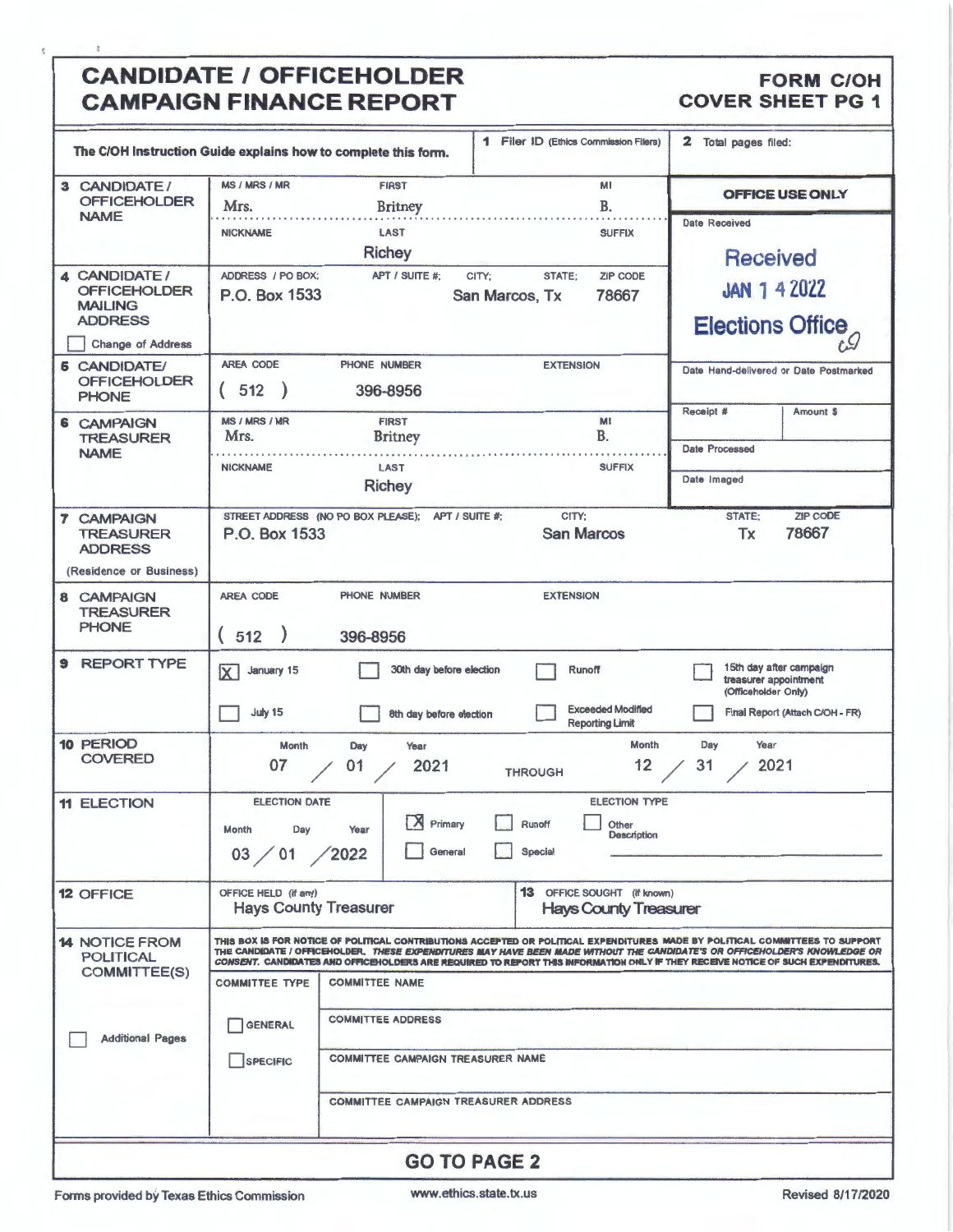## **CANDIDATE / OFFICEHOLDER CAMPAIGN FINANCE REPORT**

### **FORM C/OH COVER SHEET PG 2**

| <b>15 C/OH NAME</b>                                                                                                                                 |                                                                                                                                                                                                                               | <b>16 Filer ID (Ethics Commission Filers)</b> |  |  |  |  |
|-----------------------------------------------------------------------------------------------------------------------------------------------------|-------------------------------------------------------------------------------------------------------------------------------------------------------------------------------------------------------------------------------|-----------------------------------------------|--|--|--|--|
| <b>17 CONTRIBUTION</b><br><b>TOTALS</b>                                                                                                             | \$                                                                                                                                                                                                                            |                                               |  |  |  |  |
|                                                                                                                                                     | 2.<br><b>TOTAL POLITICAL CONTRIBUTIONS</b><br>(OTHER THAN PLEDGES, LOANS, OR GUARANTEES OF LOANS)                                                                                                                             | \$                                            |  |  |  |  |
| <b>EXPENDITURE</b><br><b>TOTALS</b>                                                                                                                 | 3.<br>TOTAL UNITEMIZED POLITICAL EXPENDITURE.                                                                                                                                                                                 | \$                                            |  |  |  |  |
|                                                                                                                                                     | <b>TOTAL POLITICAL EXPENDITURES</b><br>4.                                                                                                                                                                                     | 750.00<br>$\mathbf{\$}$                       |  |  |  |  |
| <b>CONTRIBUTION</b><br><b>BALANCE</b>                                                                                                               | 5.<br>TOTAL POLITICAL CONTRIBUTIONS MAINTAINED AS OF THE LAST DAY<br>OF REPORTING PERIOD                                                                                                                                      |                                               |  |  |  |  |
| <b>OUTSTANDING</b><br><b>LOAN TOTALS</b>                                                                                                            | 6.<br>TOTAL PRINCIPAL AMOUNT OF ALL OUTSTANDING LOANS AS OF THE<br>LAST DAY OF THE REPORTING PERIOD                                                                                                                           |                                               |  |  |  |  |
| <b>18 SIGNATURE</b>                                                                                                                                 | I swear, or affirm, under penalty of perjury, that the accompanying report is true and correct and includes all information<br>required to be reported by me under Title 15, Election Code.                                   |                                               |  |  |  |  |
| Signature of Candidate or Officeholder                                                                                                              |                                                                                                                                                                                                                               |                                               |  |  |  |  |
|                                                                                                                                                     |                                                                                                                                                                                                                               |                                               |  |  |  |  |
| Please complete either option below:                                                                                                                |                                                                                                                                                                                                                               |                                               |  |  |  |  |
|                                                                                                                                                     |                                                                                                                                                                                                                               |                                               |  |  |  |  |
| <b>LAURA NAVA</b><br><b>NOTARY PUBLIC</b><br>(1) Affidavit<br>STATE OF TEXAS<br>MY COMM. EXP. 09/25/24<br>NOTARY ID 12633164-6<br>NOTARY STAMP/SEAL |                                                                                                                                                                                                                               |                                               |  |  |  |  |
|                                                                                                                                                     | Sworn to and subscribed before me by <b>Drimey B. Richly</b>                                                                                                                                                                  | this the 14th day of <u>January</u>           |  |  |  |  |
| $20 - \theta$                                                                                                                                       | to certify which, witness my hand and seal of office.                                                                                                                                                                         |                                               |  |  |  |  |
| Signature of officer administering oath                                                                                                             | alla Nava                                                                                                                                                                                                                     | Title of officer administering oath           |  |  |  |  |
|                                                                                                                                                     | Printed name of officer administering oath<br>OR                                                                                                                                                                              |                                               |  |  |  |  |
| (2) Unsworn Declaration                                                                                                                             |                                                                                                                                                                                                                               |                                               |  |  |  |  |
|                                                                                                                                                     |                                                                                                                                                                                                                               |                                               |  |  |  |  |
|                                                                                                                                                     | My address is the contract of the contract of the contract of the contract of the contract of the contract of the contract of the contract of the contract of the contract of the contract of the contract of the contract of |                                               |  |  |  |  |
|                                                                                                                                                     | (street)<br>(city)<br>(state)                                                                                                                                                                                                 | (zip code)<br>(country)                       |  |  |  |  |
|                                                                                                                                                     | (month)                                                                                                                                                                                                                       | 20<br>( <b>year</b> )                         |  |  |  |  |
|                                                                                                                                                     | Signature of Candidate/Officeholder (Declarant)                                                                                                                                                                               |                                               |  |  |  |  |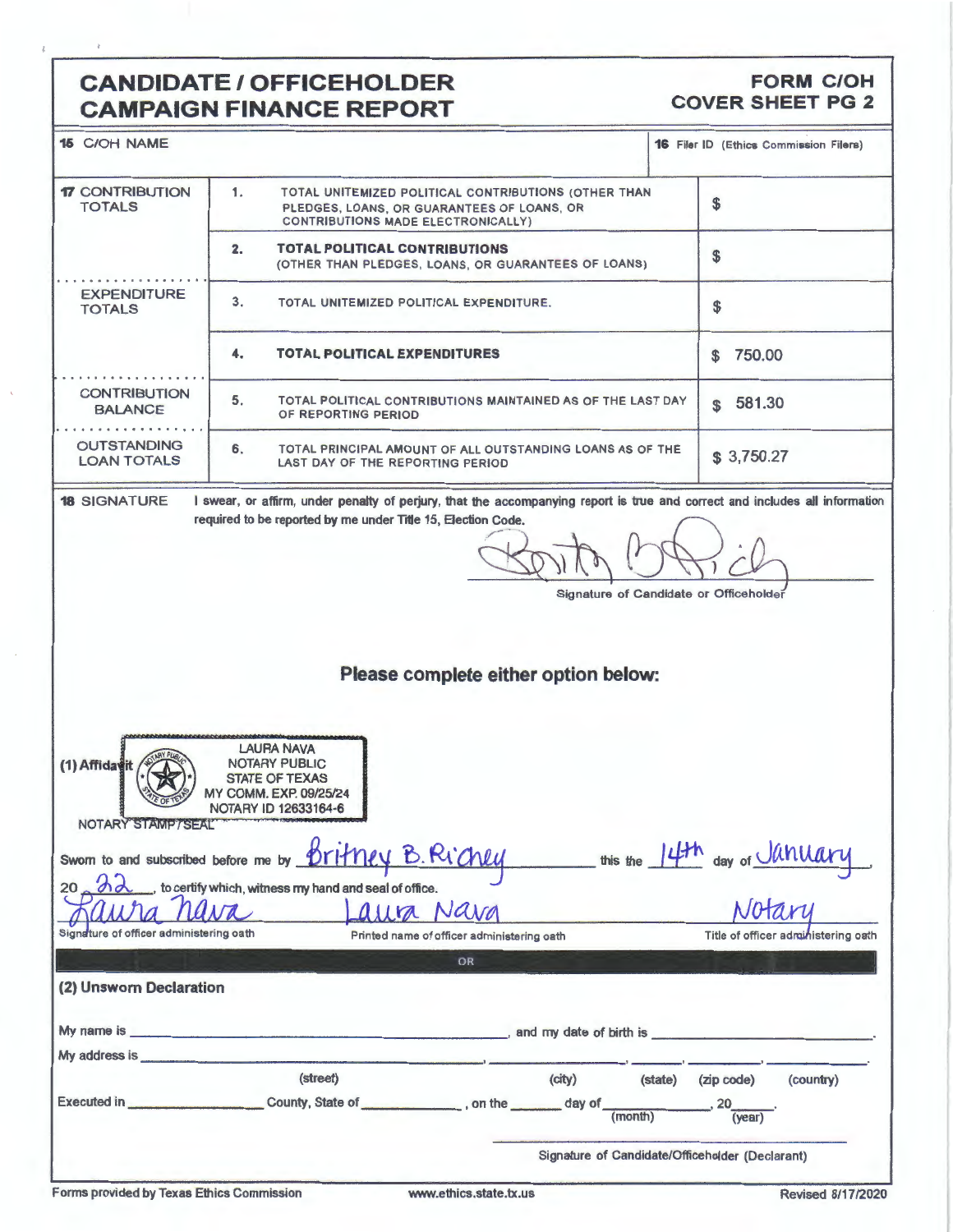# **SUBTOTALS** - **C/OH FORM C/OH**

# **COVER SHEET PG 3**

≂

|                       | 20 Filer ID (Ethics Commission Filers)<br><b>19 FILER NAME</b>                               |          |  |  |  |
|-----------------------|----------------------------------------------------------------------------------------------|----------|--|--|--|
|                       | <b>Britney B Richey</b>                                                                      |          |  |  |  |
| 21 SCHEDULE SUBTOTALS | <b>SUBTOTAL</b><br><b>AMOUNT</b>                                                             |          |  |  |  |
| 1.                    | SCHEDULE A1: MONETARY POLITICAL CONTRIBUTIONS                                                | s        |  |  |  |
| 2.                    | SCHEDULE A2: NON-MONETARY (IN-KIND) POLITICAL CONTRIBUTIONS                                  |          |  |  |  |
| 3.                    | SCHEDULE B: PLEDGED CONTRIBUTIONS                                                            | \$       |  |  |  |
| 4.                    | <b>SCHEDULE E: LOANS</b>                                                                     |          |  |  |  |
| 5.                    | SCHEDULE F1: POLITICAL EXPENDITURES MADE FROM POLITICAL CONTRIBUTIONS                        | \$       |  |  |  |
| 6.                    | SCHEDULE F2: UNPAID INCURRED OBLIGATIONS                                                     |          |  |  |  |
| 7.                    | SCHEDULE F3: PURCHASE OF INVESTMENTS MADE FROM POLITICAL CONTRIBUTIONS                       | S        |  |  |  |
| 8.                    | SCHEDULE F4: EXPENDITURES MADE BY CREDIT CARD                                                | S.       |  |  |  |
| 9.                    | $\vert x \vert$<br>SCHEDULE G: POLITICAL EXPENDITURES MADE FROM PERSONAL FUNDS               | \$750.00 |  |  |  |
| 10.                   | SCHEDULE H: PAYMENT MADE FROM POLITICAL CONTRIBUTIONS TO A BUSINESS OF C/OH                  | s        |  |  |  |
| 11.                   | SCHEDULE I: NON-POLITICAL EXPENDITURES MADE FROM POLITICAL CONTRIBUTIONS                     | \$       |  |  |  |
| 12.                   | SCHEDULE K: INTEREST, CREDITS, GAINS, REFUNDS, AND CONTRIBUTIONS RETURNED<br><b>TO FILER</b> | S        |  |  |  |
|                       |                                                                                              |          |  |  |  |
|                       |                                                                                              |          |  |  |  |